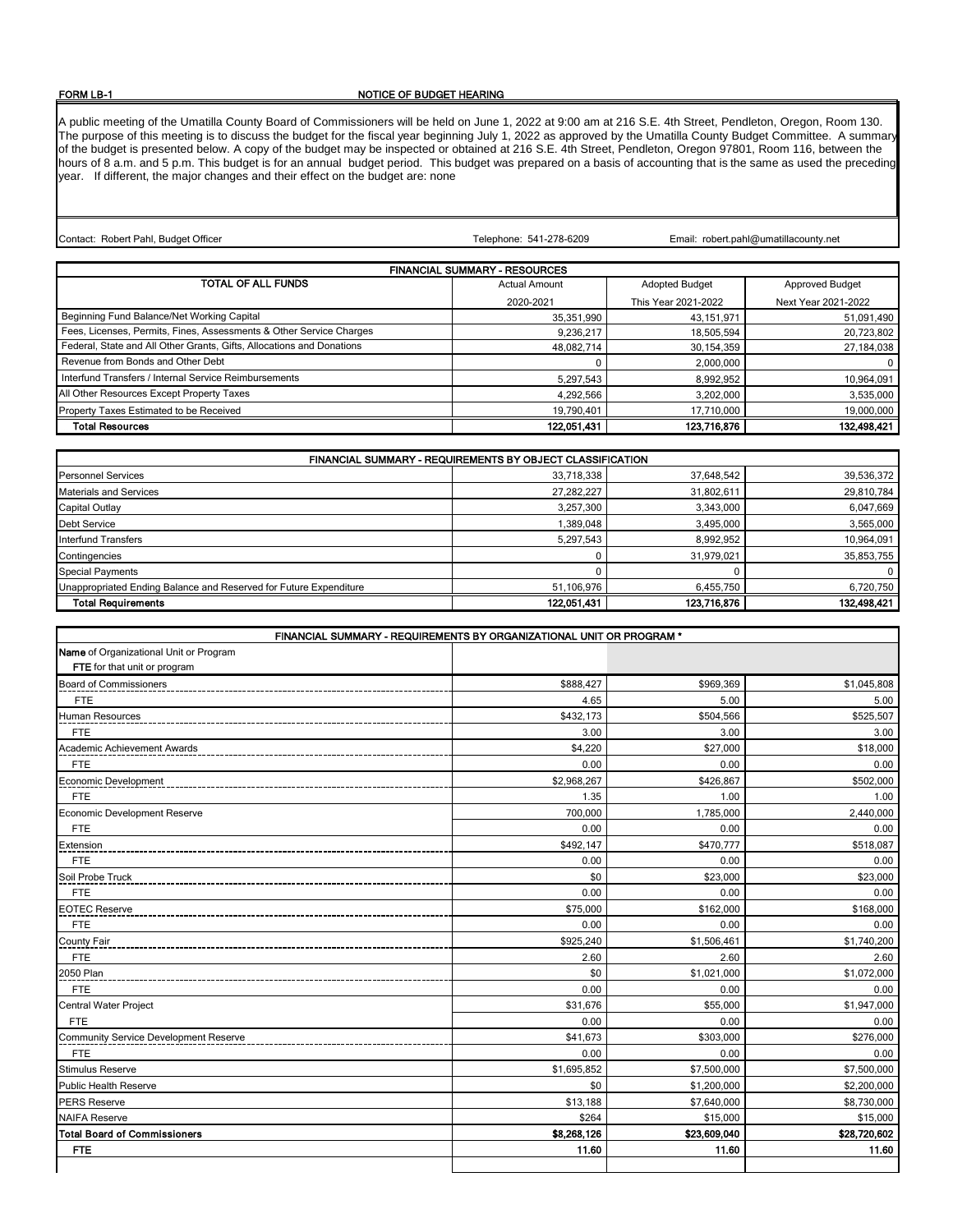| 911 Dispatch                       | \$2,655,823              | \$3,271,915              | \$3,442,006              |
|------------------------------------|--------------------------|--------------------------|--------------------------|
| FTE                                | 22.20                    | 23.70                    | 23.72                    |
|                                    |                          |                          |                          |
| Dispatch Reserve                   | \$110,059                | \$254,316                | \$454,316                |
| <b>FTE</b>                         | 0.00                     | 0.00                     | 0.00                     |
| Jail                               | \$6,525,003              | \$7,398,679              | \$7,945,110              |
| FTE                                | 36.72                    | 36.72                    | 37.75                    |
| Civil                              | \$624,334                | \$0                      | \$0                      |
| <b>FTE</b>                         | 5.69                     | 0.00                     | 0.00                     |
| SO Administrative Div              | \$0                      | \$1,119,467              | \$1,158,679              |
| <b>FTE</b>                         | 0.00                     | 9.19                     | 9.19                     |
| Criminal                           | \$3,941,359              | \$4,356,809              | \$4,567,408              |
|                                    |                          |                          |                          |
| FTE                                | 26.94                    | 24.94                    | 24.88                    |
| Marine Patrol                      | \$0                      | \$0                      | \$0                      |
| <b>FTE</b>                         | 0.00                     | 0.00                     | 0.00                     |
| <b>Sheriff Reserves</b>            | \$5,878                  | \$50,000                 | \$50,000                 |
| <b>FTE</b>                         | 0.00                     | 0.00                     | 0.00                     |
| nmate Commissary                   | \$14,355                 | \$0                      | \$183,000                |
| <b>FTE</b>                         | 0.00                     | 0.00                     | 0.00                     |
| <b>Emergency Management</b>        | \$294,452                | \$336,366                | \$337,639                |
|                                    | 1.50                     | 1.50                     |                          |
| FTE                                |                          |                          | 1.50                     |
| <b>Emergency Management Grants</b> | \$104,575                | \$146,050                | \$146,050                |
| <b>FTE</b>                         | 0.00                     | 0.00                     | 0.00                     |
| <b>BMIP Sheriff Special</b>        | \$0                      | \$5,200                  | \$5,200                  |
| Courthouse Security                | \$393,968                | \$461,092                | \$514,812                |
| <b>FTE</b>                         | 2.56                     | 2.56                     | 2.57                     |
| <b>Total Law Enforcement</b>       | \$14,669,805             | \$17,399,894             | \$18,804,220             |
| <b>FTE</b>                         | 95.61                    | 98.61                    | 99.61                    |
|                                    |                          |                          |                          |
|                                    |                          |                          |                          |
| <b>Community Corrections</b>       | \$3,619,204              | \$5,256,011              | \$5,071,985              |
| FTE                                | 25.75                    | 25.75                    | 24.75                    |
| Drug Court                         | \$18,611                 | \$0                      | \$0                      |
| <b>FTE</b>                         | 0.00                     | 0.00                     | 0.00                     |
| <b>Fransitional Housing</b>        | \$15,287                 | \$32,336                 | \$22,857                 |
| <b>FTE</b>                         | 0.00                     | 0.00                     | 0.00                     |
| Justice Reinvestment               | \$373,876                | \$543,896                | \$624,126                |
| FTE                                | 2.00                     | 2.00                     | 2.00                     |
|                                    |                          |                          |                          |
| <b>Treatment Court</b>             | \$312,760                | \$507,942                | \$488,982                |
| Juvenile                           | \$1,029,865              | \$1,387,849              | \$1,492,763              |
| <b>FTE</b>                         | 8.25                     | 8.25                     | 8.25                     |
| Juvenile Work Crew                 | \$0                      | \$12,660                 | \$12,660                 |
| <b>FTE</b>                         | 0.00                     | 0.00                     | 0.00                     |
| <b>Total Community Justice</b>     | \$5,369,603              | \$7,740,694              | \$7,713,373              |
| FTE                                | 36.00                    | 36.00                    | 35.00                    |
|                                    |                          |                          |                          |
|                                    | \$2,205,911              | \$2,542,858              | \$2,987,165              |
| <b>District Attorney</b>           |                          |                          |                          |
| <b>FTE</b>                         | 21.00                    | 21.00                    | 21.00                    |
| Support Enforcement                | \$158,427                | \$184,991                | \$179,566                |
| FTE                                | 2.00                     | 2.00                     | 2.00                     |
| <b>Jnitary Assessment</b>          | \$27,096                 | \$66,000                 | \$116,951                |
| <b>FTE</b>                         |                          | 0.00                     | 0.00                     |
| Victim Witness DUII Program        | \$0                      | \$46,811                 | \$46,811                 |
| <b>FTE</b>                         | 0.00                     | 0.00                     | 0.00                     |
| Victim Witness                     | \$244,547                | \$307,252                | \$298,367                |
| <b>FTE</b>                         | 3.50                     | 3.50                     | 3.50                     |
|                                    |                          |                          |                          |
| <b>Total District Attorney</b>     | \$2,635,981              | \$3,147,912              | \$3,628,860              |
| FTE.                               | 26.50                    | 26.50                    | 26.50                    |
|                                    |                          |                          |                          |
| TAN                                | \$0                      | \$2,020,000              | \$2,020,000              |
| Finance                            | 550,777                  | 610,884                  | 621,905                  |
| <b>FTE</b>                         | 4.00                     | 4.00                     | 4.00                     |
| <b>County School</b>               | \$444,166                | \$509,000                | \$509,000                |
| A&T                                | \$1,190,678              | \$1,331,000              | \$1,331,000              |
| Road Improvement                   | \$0                      | \$380,000                | \$380,000                |
|                                    |                          |                          |                          |
| <b>Corrections Assessment</b>      | \$37,164                 | \$164,000                | \$140,000                |
| Fair Improvement                   | \$0                      | \$19,000                 | \$19,000                 |
| <b>Fleet Management</b>            | \$383,231                | \$1,109,000              | \$1,149,000              |
|                                    |                          |                          |                          |
| Capital Purchases                  | \$109,758<br>\$2,715,775 | \$200,000<br>\$6,342,884 | \$315,000<br>\$6,484,905 |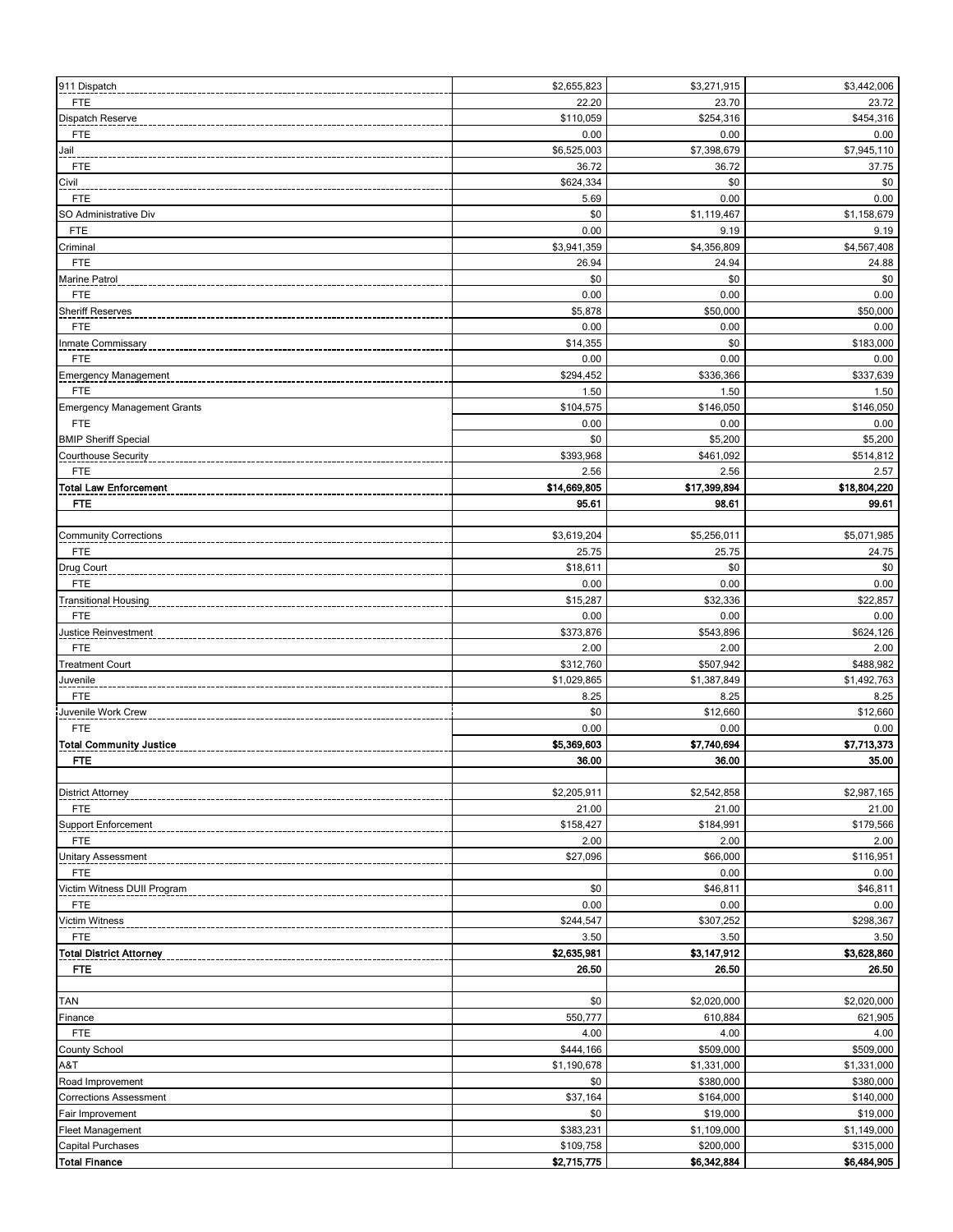| <b>FTE</b>                                 | 4.00                | 4.00                | 4.00                |
|--------------------------------------------|---------------------|---------------------|---------------------|
|                                            | \$1,361,534         | \$1,636,510         | \$1,642,767         |
| <u>Assessor</u><br>FTE                     | 13.00               | 13.00               | 13.00               |
| Prepayment of Taxes                        | \$178,415           | \$200,000           | \$200,000           |
| <b>FTE</b>                                 | 0.00                | 0.00                | 0.00                |
| Foreclosed Property                        | \$180,366           | \$105,500           | \$105,499           |
| FTE                                        | 0.00                | 0.00                | 0.00                |
| GIS Equipment Reserve                      | \$13,504            | \$97,000            | \$109,000           |
| <b>FTE</b>                                 | 0.00                | 0.00                | 0.00                |
| Assessor Technology Fund                   | \$0                 | \$3,100             | \$0                 |
| <b>FTE</b>                                 | 0.00                | 0.00                | 0.00                |
| Tax Collector                              | \$292,305           | \$338,086           | \$349,970           |
| <b>FTE</b>                                 | 3.00                | 3.00                | 3.00                |
| Geographical Information Services          | \$256,737           | \$284,956           | \$257,193           |
| <b>FTE</b>                                 | 2.00<br>\$2,282,860 | 2.00<br>\$2,665,152 | 2.00<br>\$2,664,429 |
| Total A&T<br><b>FTE</b>                    | 18.00               | 18.00               | 18.00               |
|                                            |                     |                     |                     |
| Communication Equipment Reserve            | \$0                 | \$23,000            | \$34,000            |
| FTE                                        | 0.00                | 0.00                | 0.00                |
| Administrative Services                    | \$350,236           | \$378,681           | \$387,062           |
| <b>FTE</b>                                 | 2.50                | 2.50                | 2.50                |
| <b>Building Maintenance</b>                | \$547,255           | \$619,995           | \$627,371           |
| <b>FTE</b>                                 | 6.00                | 5.00                | 5.00                |
| Maintenance - West County SHGC             | \$2,682             | \$0                 | \$0                 |
| <b>FTE</b>                                 | 0.00                | 0.00                | 0.00                |
| Records & Archiving                        | \$15,166            | \$110,500           | \$114,500           |
| <b>FTE</b>                                 | 0.00                | 0.00                | 0.00                |
| Law Library                                | \$74,052            | \$91,000            | \$113,000           |
| FTE                                        | 0.00                | 0.00                | 0.00                |
| Records                                    | \$227,360           | \$281,784           | \$291,622           |
| <b>FTE</b>                                 | 2.50                | 2.50                | 2.49                |
| <b>Computer Information Services</b>       | \$780,188           | \$918,800           | \$950,273           |
| <b>FTE</b><br>Communications & Information | 4.50<br>\$119,194   | 5.50<br>\$129,369   | 5.50<br>\$130,649   |
| <b>FTE</b>                                 | 1.00                | 1.00                | 1.00                |
| Elections                                  | \$420,106           | \$435,610           | \$436,793           |
| <b>FTE</b>                                 | 2.00                | 2.00                | 2.00                |
| Total Administrative Services              | \$2,536,238         | \$2,988,739         | \$3,085,270         |
| <b>FTE</b>                                 | 18.50               | 18.50               | 18.49               |
|                                            |                     |                     |                     |
| Special Transportation                     | \$295,583           | \$370,000           | \$370,000           |
| STIF                                       | \$649,476           | \$2,200,000         | \$2,200,000         |
| Nuisance Abatement                         | \$158               | \$66,000            | \$66,000            |
|                                            |                     |                     |                     |
| Land Use Planning                          | \$525,372           | \$701,361           | \$708,610           |
| <b>FTE</b>                                 | 5.25                | 4.75                | 5.25                |
| Code Enforcement<br><b>FTE</b>             | \$75,783<br>1.51    | \$122,169<br>1.51   | \$122,707<br>1.51   |
| <b>Total Planning</b>                      | \$1,546,372         | \$3,459,530         | \$3,467,317         |
| <b>FTE</b>                                 | 6.76                | 6.26                | 6.76                |
|                                            |                     |                     |                     |
| PLCP                                       | \$60,132            | \$306,000           | \$327,000           |
| FTE                                        | 0.00                | 0.00                | 0.00                |
| Surveyor<br>FTE                            | \$85,076<br>0.60    | \$89,046<br>0.60    | \$90,814<br>0.60    |
| <b>Bicycle Path</b>                        | \$0                 | \$374,000           | \$467,500           |
| <b>FTE</b>                                 | 0.00                | 0.00                | 0.00                |
| <b>Public Works</b>                        | \$7,884,389         | \$18,897,000        | \$19,147,000        |
| FTE                                        | 37.32               | 38.32               | 40.32               |
| Weed Control                               | \$307,830<br>2.97   | \$433,560<br>2.97   | \$419,572<br>2.97   |
| FTE<br>Parks                               | \$194,000           | \$319,000           | \$401,000           |
| <b>FTE</b>                                 | 1.28                | 1.28                | 1.28                |
| Total Public Works                         | \$8,531,427         | \$20,418,606        | \$20,852,886        |
| <b>FTE</b>                                 | 42.17               | 43.17               | 45.17               |
|                                            |                     |                     |                     |
| Veterans Services<br>FTE                   | \$306,507<br>3.40   | \$344,192<br>3.40   | \$372,409<br>3.10   |
|                                            |                     |                     |                     |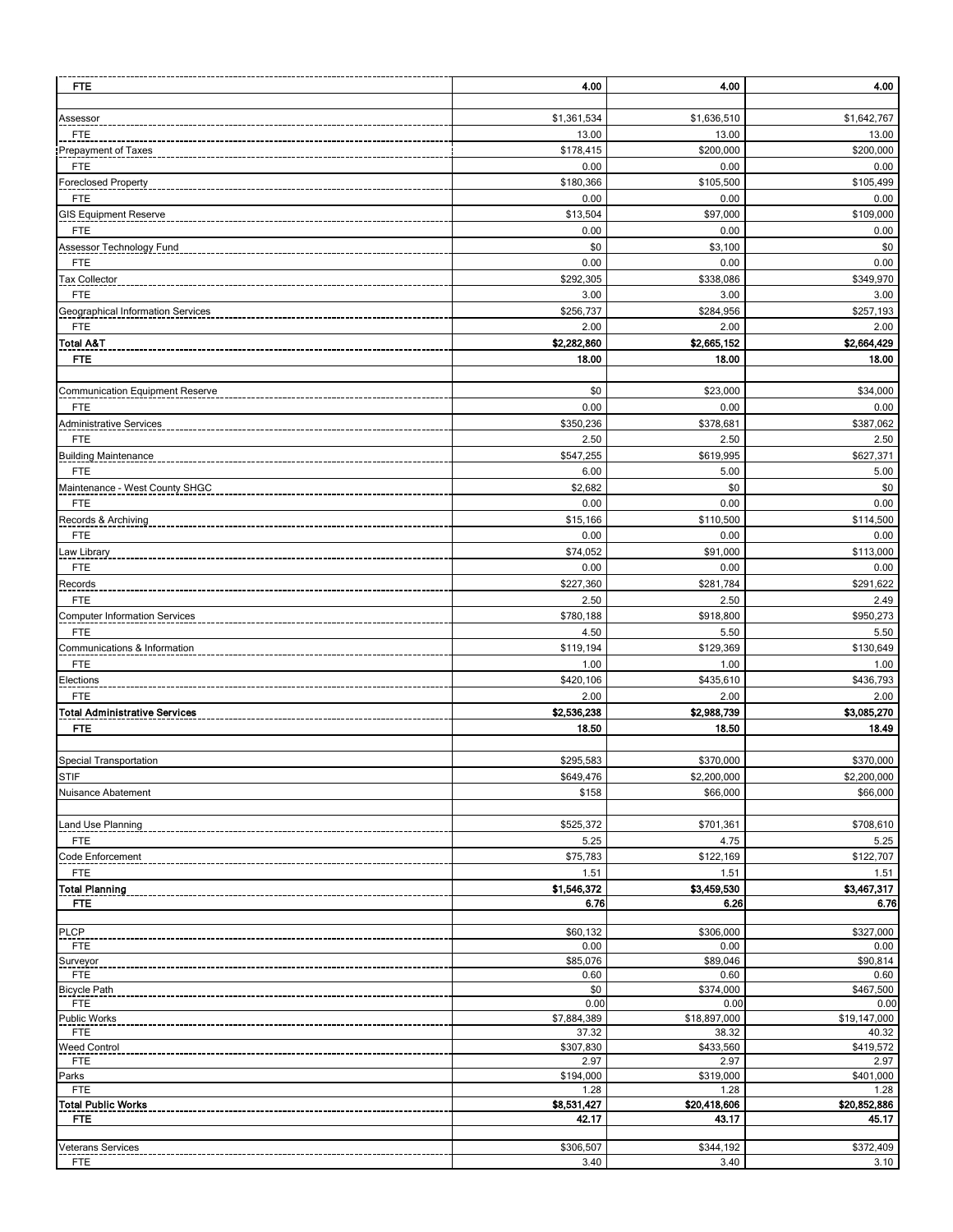| Veterans Expanded Services                                            | \$0                  | \$0                   | \$0                  |
|-----------------------------------------------------------------------|----------------------|-----------------------|----------------------|
| <b>FTE</b>                                                            | 0.00                 | 0.00                  | 0.00                 |
| <b>Mediation Services Fund</b>                                        | \$45,447             | \$211,454             | \$211,454            |
| <b>FTE</b>                                                            | 0.00                 | 0.00                  | 0.00                 |
| A&D<br><b>FTE</b>                                                     | \$988,982<br>7.97    | \$1,080,632<br>8.47   | \$0<br>0.00          |
| SE63 PEER                                                             | \$283,377            | \$422,008             | \$0                  |
| <b>FTE</b>                                                            | 3.67                 | 3.50                  | 0.00                 |
| SE66 Treatment                                                        | \$334,655            | \$613,266             | \$0                  |
| FTE                                                                   | 2.10                 | 2.10                  | 0.00                 |
| SE 66 IDPF                                                            | \$40,235             | \$60,500              | \$0                  |
| <b>FTE</b>                                                            | 0.38<br>\$0          | 0.38                  | 0.00                 |
| SE70 Prevention - Discontinued<br><b>FTE</b>                          | 0.00                 | \$0<br>0.00           | \$0<br>0.00          |
| SE80 Gambling Prevention                                              | \$28,871             | \$43,000              | \$0                  |
| <b>FTE</b>                                                            | 0.25                 | 0.25                  | 0.00                 |
| OHP Assister - Discontinued                                           | \$0                  | \$0                   | \$0                  |
| <b>FTE</b>                                                            | 0.00                 | 0.00                  | 0.00                 |
| 2145 Alcohol - MH Tax                                                 | \$43,437             | \$148,797             | \$0                  |
| <b>FTE</b>                                                            | 0.15                 | 0.15                  | 0.00                 |
| School Based Mental Health<br>FTE                                     | \$95,335<br>4.00     | \$0<br>0.00           | \$0<br>0.00          |
| School Based MH Centers                                               | \$160,226            | \$177,666             | \$0                  |
| <b>FTE</b>                                                            | 1.60                 | 1.60                  | 0.00                 |
| <b>Mental Health Reserve</b>                                          | \$0                  | \$250,000             | \$250,000            |
| <b>FTE</b>                                                            | 0.00                 | 0.00                  | 0.00                 |
| Mental Health Admin                                                   | \$1,793,398          | \$1,193,876           | \$0                  |
| <b>FTE</b>                                                            | 0.00                 | 0.00                  | 0.00                 |
| Developmental Disabilities                                            | \$1,689,741          | \$2,305,190           | \$2,843,386          |
| <b>FTE</b>                                                            | 16.00<br>\$126,099   | 16.00<br>\$137,064    | 18.90<br>\$0         |
| Subcontracted Services<br><b>FTE</b>                                  | 0.00                 | 0.00                  | 0.00                 |
| <b>Total Human Services</b>                                           | \$5,936,307          | \$6,987,645           | \$3,677,249          |
| <b>FTE</b>                                                            | 39.52                | 35.85                 | 22.00                |
|                                                                       |                      |                       |                      |
| <b>RAPP</b>                                                           | \$0                  | \$3,040               | \$3,040              |
| CARE                                                                  | \$615,449            | \$902,807             | \$1,178,857          |
| <b>FTE</b>                                                            | 5.10                 | 5.10                  | 8.10                 |
| Home Visit Program<br><b>FTE</b>                                      | \$206,989<br>2.80    | \$387,087<br>2.80     | \$420,661<br>2.80    |
| Communcable Disease                                                   | \$2,713,174          | \$869,105             | \$1,682,783          |
| <b>FTE</b>                                                            | 1.80                 | 3.80                  | 12.47                |
| On-Site Septic                                                        | \$152,891            | \$225,407             | \$265,407            |
| <b>FTE</b>                                                            | 1.20                 | 1.20                  | 1.80                 |
| Environmental Health                                                  | \$213,448            | \$570,001             | \$570,001            |
| <b>FTE</b>                                                            | 3.20                 | 3.20                  | 3.10                 |
| Healthy OR Modernization East<br><b>FTE</b>                           | \$0<br>0.00          | \$0<br>0.00           | \$268,479<br>2.40    |
| <b>Family Planning</b>                                                | \$209,731            | \$529,248             | \$529,913            |
| <b>FTE</b>                                                            | 2.90                 | 2.90                  | 2.83                 |
| <b>Health Dept</b>                                                    | \$269,852            | \$815,264             | \$1,161,982          |
| <b>FTE</b>                                                            | 5.50                 | 6.50                  | 8.03                 |
| Immunization Program                                                  | \$164,343            | \$269,764             | \$368,099            |
| <b>FTE</b>                                                            | 1.55                 | 1.55                  | 2.23                 |
| School Based Health                                                   | \$295,741            | \$507,300             | \$507,300            |
| <b>FTE</b><br>Wellness Hubs                                           | 1.80<br>\$78,818     | 1.80<br>\$759,753     | 2.62<br>\$759,753    |
| <b>FTE</b>                                                            | 3.40                 | 3.40                  | 3.80                 |
| <b>Total Health</b>                                                   | \$4,920,435          | \$5,838,776           | \$7,716,275          |
| FTE                                                                   | 29.25                | 32.25                 | 50.18                |
|                                                                       |                      |                       |                      |
| Echo CBP                                                              | \$48,110             | \$150,000             | \$110,000            |
| <b>AWERE CBP</b>                                                      | \$138,419            | \$290,000             | \$360,000            |
| <b>HELP CBP</b><br>Eurus CBP                                          | \$27,166<br>\$33,590 | \$95,000<br>\$105,000 | \$30,000<br>\$65,000 |
| Adams CBP                                                             | \$26,979             | \$140,000             | \$125,000            |
| Wind Farm Distribution                                                | \$5,942,038          | \$8,340,000           | \$8,160,000          |
| Courthouse - Pendleton                                                | \$0                  | \$0                   | \$0                  |
| Public Health - Pendleton                                             | \$0                  | \$0                   | $$0\,$               |
| Jail - Pendleton                                                      | \$0                  | \$0                   | \$0                  |
| Community Justice - Pendleton                                         | \$0                  | \$0                   | $$0\,$               |
| Transitional Housing - Pendleton                                      | \$0                  | \$0                   | $\$0$                |
|                                                                       |                      |                       |                      |
| Juvenile - Pendleton                                                  | \$0                  | \$0                   | \$0                  |
| Bowman Building - Pendleton                                           | \$0                  | \$0                   | $\$0$                |
| Maintenance Building - Pendleton<br><b>BMCC Extension - Pendleton</b> | \$0<br>\$0           | \$0<br>\$0            | $$0$$<br>\$0         |